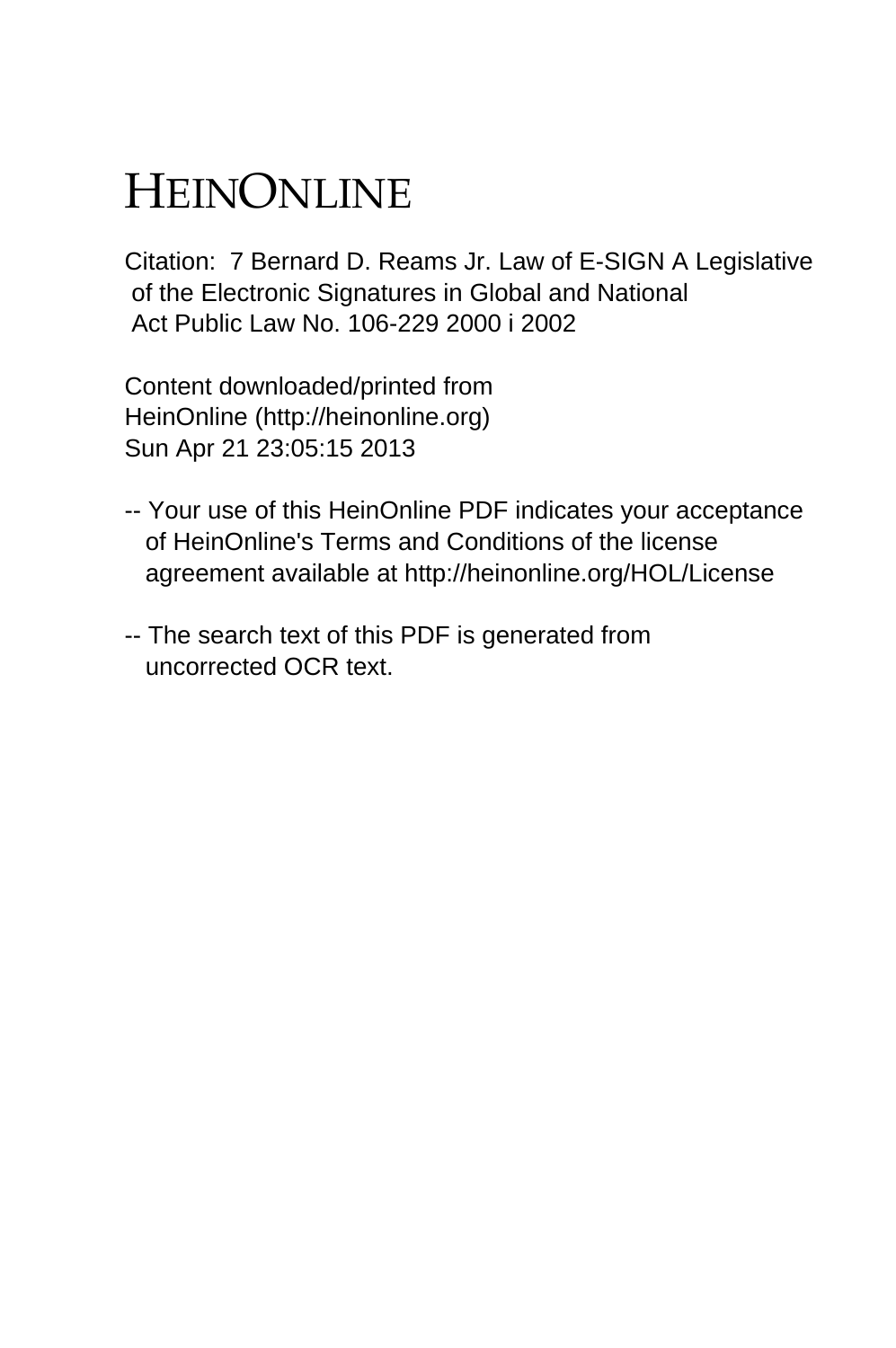## **The Law of E-SIGN:**

## **A** Legislative History of the Electronic Signatures in Global and National Commerce Act, Public Law No. **106-229** (2000)

*by*

Bernard **D.** Reams, Jr., **J.D.,** Ph.D. *St. Mary's University in San Antonio*

VOLUME 7

William S. Hein & Co., Inc. Buffalo, New York 2002

HeinOnline -- 7 Bernard D. Reams, Jr., Law of E-SIGN: A Legislative History of the Electronic Signatures in Global and National Commerce Act, Public Law No. 106-229 (2000) [i] 2002